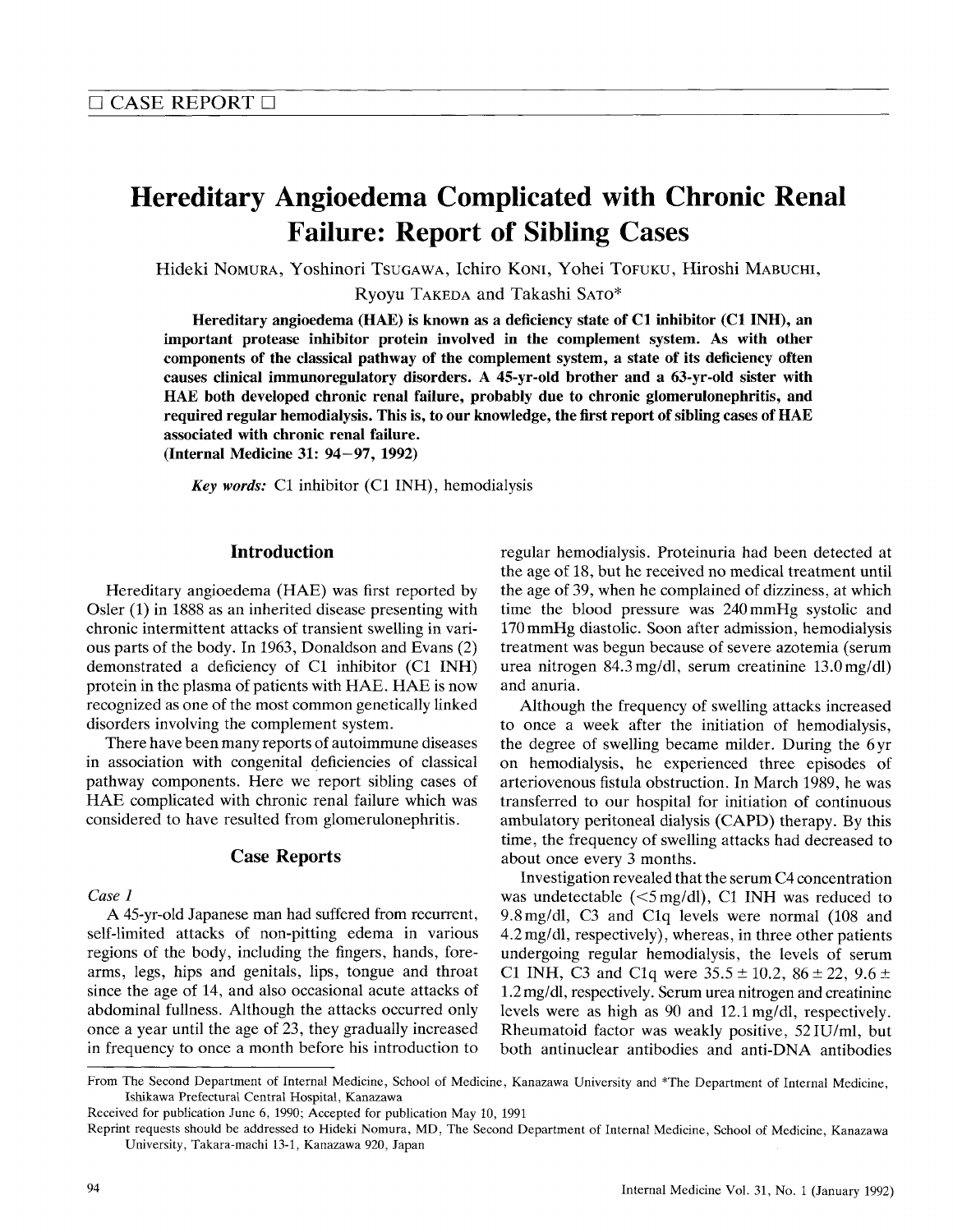were negative. Clq binding immune complex was un detectable in the serum. These results and the previous clinical history were compatible with a diagnosis of HAE.

clinical history were compatible with a diagnosis of HA No particular prophylactic treatment for the was deemed necessary considering the low frequency<br>and mildness of his angioedema attacks. CAPD catheter implantation was performed, soon after which, however, the effluent became hypercoagulative, and catheter tip malposition was observed on abdominal roentgenogram. The catheter was removed on the 7th day after placement because of fibrin clot. Hemodialysis was again performed<br>using a re-established arteriovenous fistula under 2,000 U of heparin sulfate at the start of dialysis and  $1,500$  U every hour as an anticoagulant.

Angioedema attacks were observed once after catheter implantation and twice after the arteriovenous shunt operation. The data during the periods with and without angioedema are shown in Fig. 1. Serum C1 INH,



Fig. 1. Changes in serum Cl INH, Clq, C4, prekallikrein and high molecular weight kininogen (HMWK) concentrations without (a) and with (b) angioedema attack.



Fig. 2. Changes in serum C1 INH, C1q, C4, prekallikrein and infusion of Nafamostat Mesilate.

Clq, and C4 levels were elevated to normal concen trations during the angioedema attacks (31.3, 17.0 and 13.5 mg/dl, respectively). The angioedema disappeared after the infusion of a total dose of  $50 \text{ mg}$  of nafamostat mesilate, a serine protease inhibitory agent, at the time of the third angioedema attack (Fig. 2). At present, he is undergoing maintenance hemodialysis and receiving an oral dose of  $750 \text{ mg/day}$  of tranexamic acid with no further angioedema attacks.

#### $\overline{a}$ Case 2

The 63-yr-old sister of case 1 had a history of recurrent swelling of the extremities, and occasionally the lips, from the age of 20. Hypertension without any particular symptoms was incidentally detected at the age of 51, but was untreated. When proteinuria was pointed out at the age of 57, she was already suffering from chronic renal failure. She was admitted to Ishikawa Prefectural Central Hospital and began regular hemodialysis therapy when she was 59 yr old after creation of an internal arteriovenous shunt on her left forearm. The frequency of angioedema attacks increased for several weeks, and became more frequent after the initiation of hemodialysis. The attacks characteristically appeared on the day after each hemodialysis session on her left arm, and occasionally on her lips and face.

Laboratory findings at the age of 63, when she receiving regular hemodialysis, were as follows: decreased serum C4 concentration to 5.9 mg/dl, normal level of C3 as high as  $56.2 \text{ mg/dl}$ , slightly decreased C2 level to 1.2 mg/dl, decreased C1 INH to  $14.4$  mg/dl. Serum C1q binding immune complex was positive,  $2.7$  g/ml. Rheumatoid factor, anti-DNA antibodies and antinuclear antibodies were negative. The diagnosis of HAE was made because she had a history and clinical features similar to those of her brother.

She is at present being treated with  $1,500 \text{ mg}$  of tranexamic acid a day and is alomst free from angioedema of her arteriovenous fistula, although her brother had to receive several surgical interventions because of arteriovenous shunt obstruction.

Regarding the family, the patients' parents and the other six siblings are free from both angioedema attacks and immunoregulatory disorders according to our two patients' depositions although permission for familial study was regretfully not obtained. Case 1 is childless. Case 2 had a son and two daughters, one of whom died. of unknown causes at a young age. The other daughter, son, and other relatives are free from angioedema attacks.

### **Discussion**

high molecular weight kininogen (HMWK) concentrations with 50 mg of the complement system, as well as coagulation, fibrino-Cl INH is a protease inhibitor involved in the regulation of the complement system, as well as coagulation, fibrin<br>Intia and agate of (Isinin Italiismin), systems of Islam lytic and contact (kinin-kallikrein) systems. Although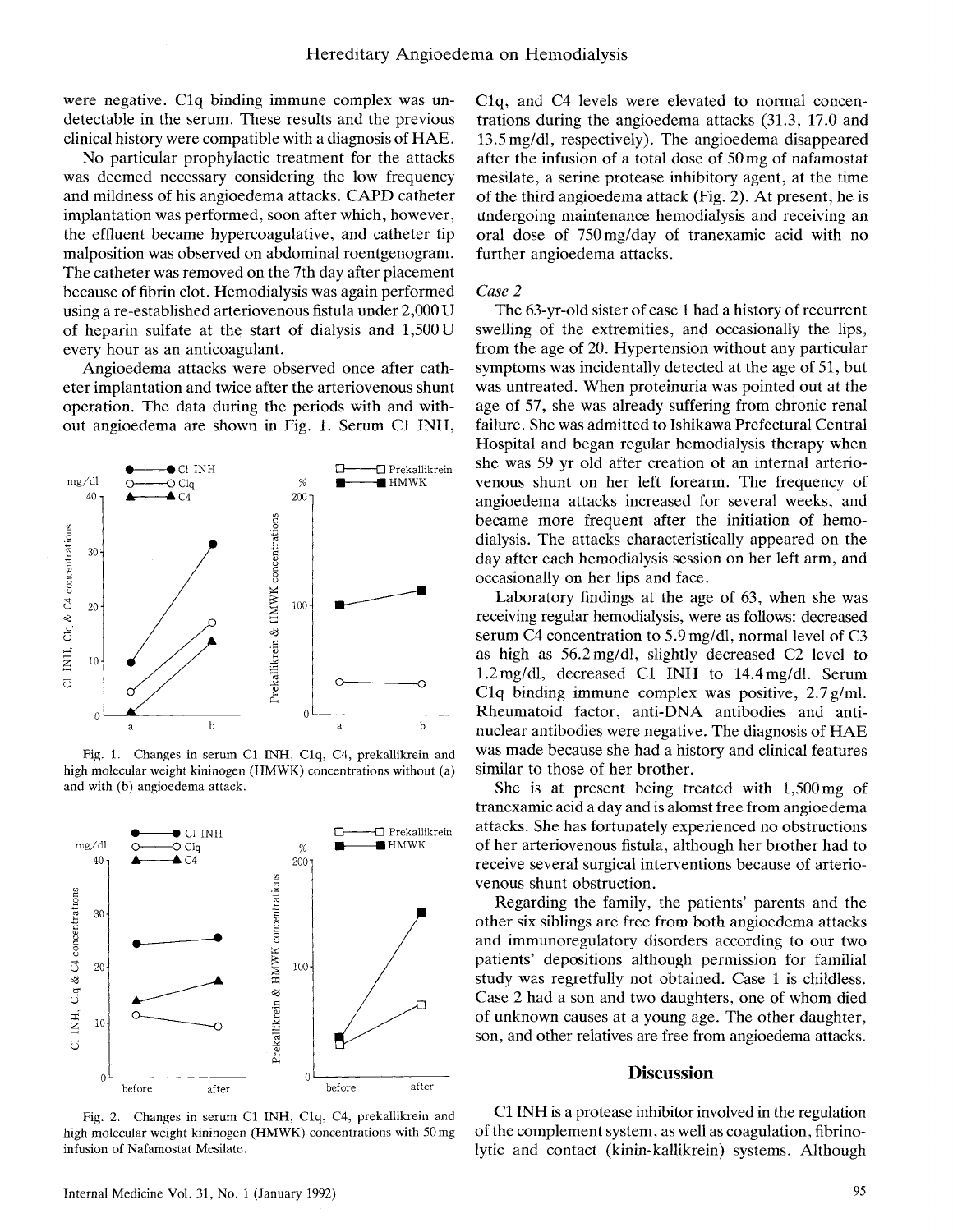the mechanism of angioedema remains unknown, HAE is a disorder associated with Cl INH deficiency, and characterized by recurrent angioedema attacks involving extremities, and other parts of the body.

HAE is classified into three types  $(3, 4)$ . Type I HAE, the most common, is characterized by a low concentration<br>of serum C1 INH. Types II and III are characterized by a normal or slightly elevated concentration of a dysfunctional C1 INH protein which can be electrophoretically differentiated. The present two cases showed a decreased concentration of plasma C1 INH to 38 and 30% of the mean concentration in hemodialysis controls. These results are compatible with type I HAE.

One function of the complement system is the disposal<br>of immune complexes, mediated by complex release activity and prevention of immune precipitation in vitro  $(5)$ . Recent studies have revealed that the classical pathway of the complement system plays some role in the early phase of complex release and also a major role in the prevention of immune precipitation, suggesting that deficiencies of some components of the classical pathway of the complement system may be associated with immunoregulatory disorders. It is thought that decreased levels of serum C1 INH are insufficient to inhibit the deposition of immune complexes in target organs such as the kidney, whereas such levels are adequate to inhibit the autoactivation of C1 in the non-angioedemic state. the autoacuvation of  $C1$  in the hon-anglocustine s

The first case of HAE associated with glomeno-<br>non-angle properted by Dickoring et al.  $(6)$  in 107 nephritis was reported by Pickering et al (6) in 1971, who found basement membrane thickening, centrilobular<br>and glomerular hyalinization, mesangial proliferation and interstitial round cell infiltration. The second case described by Peters et al  $(7)$  in 1973 presented with type II membranoproliferative glomerulonephritis with positive C3 nephritic factor in the plasma. D'Amelio et al  $(8)$ commented on a case of HAE and chronic membranoproliferative glomerulonephritis in 1986. In the same year, Brickman et al  $(9)$  found 5 cases of glomerulo-<br>nephritis in a series of 157 patients with HAE, and documented that 12% of the HAE patients in their series had associated autoimmune disorders including glomerulonephritis. The first case of Hory and Haultier (10) in 1989 showed diffuse proliferative glomerulone phritis with scattered wire loop lesions on renal biopsy. The second case showed type I membranoproliferative glomerulonephritis with immune complexes present in the plasma. One case of Brickman et al (9) and two cases of Hory and Haultier (10) were described as receiving<br>hemodialysis but no further information about the hemodialysis procedure itself, such as anticoagulant usage, is available. In the present two cases, the underlying cause of the chronic renal failure was presumed to be chronic glomerulonephritis based on their histories of longstanding proteinuria, although renal biopsy examinations were not performed. The presence of rheumatoid factor

in case 1 and immune complexes in case 2 also support this presumption.

The serum concentrations of classical pathway com ponents of the complement system in hemodialysis patients have been studied in only a few reports, although some reports have estimated C3 concentrations in hemodialysis patients  $(11)$ . Jorgensen and Stoffersen  $(12)$ described that there were no statistically significant differences in C<sub>1</sub>q, C<sub>1</sub> INH and C<sub>4</sub> concentrations among hemodialysis patients, conservatively treated chronic renal failure patients and healthy controls. There are several problems in evaluating C1 INH concentrations in hemodialysis patients. First, it is necessary to estimate the influence of heparin on serum C1 INH concentration, because heparin potentiates C1 INH activity. Also, many other factors may affect C1 INH function in hemo-<br>dialysis patients; for example, inhibitory activity of C1 INH to factor XII of the coagulation system may play a role in inhibiting coagulation in contact with the dialyzer membrane. The hemodialysis control subjects ( $n = 3$ ) in the present study exhibited slightly elevated concentrations of C1 INH (normal range:  $15-35 \text{ mg/dl}$ ). C4 concentrations did not differ from those in normal subjects described in previous reports. But in the near future, it will be necessary to consider the possibility that recently described genetic polymorphisms in C2 and C4  $f(13)$ , and an acquired C4 variant in some uremic patients  $f(14)$  might modify the plasma concentrations of these complement components.

 $\frac{1}{\text{Chonges in the C1 INU}}$  C<sub>2</sub> and C<sub>4</sub> concentration during opgioodams of tooks were not fully investigations of the process the previous reports. During attacks, C1 INH Changes in the Cl INH,  $C<sub>2</sub>$  and C4 concentrations during angioedema attacks were not fully investigate sidered to be excessively consumed due to inhibition of local activation of the kinin-kallikrein system, resulting in a further decrease of C1 INH. Here, in the first case, C1 INH, C2 and C4 concentrations were elevated during the angioedemic state. Possibly local consumption of  $C1$ INH stimulated the production of this component.

IN STRING THE PRODUCTION OF this component. Nafamostat mesilate is a protease-inhibi developed by Fujii and Hitomi (15) in 1981. In case 1, after the infusion of nafamostat mesilate, marked increases in high molecular weight kininogen concentrations and an improvement in the prekallikrein level were found, although no changes in the C1 INH, C1q, C2 or C4 concentrations, which were already within normal ranges, were observed. This biological effect of the drug resulting in inhibition of the activation of the kinin-kallikrein system may result in clinical improvement of angioedema, because the angioedema itself is believed to result from local activation of the system. This drug may lead to some improvement in the treatment of HAE, especially in high risk patients.

In summary, we report sibling cases of HAE compli cated with chronic renal failure. The cause of the renal failure was considered to be chronic glomerulone ohiritis. failure was considered to be chronic glomerulonephr where may have had some pathogenic correlation